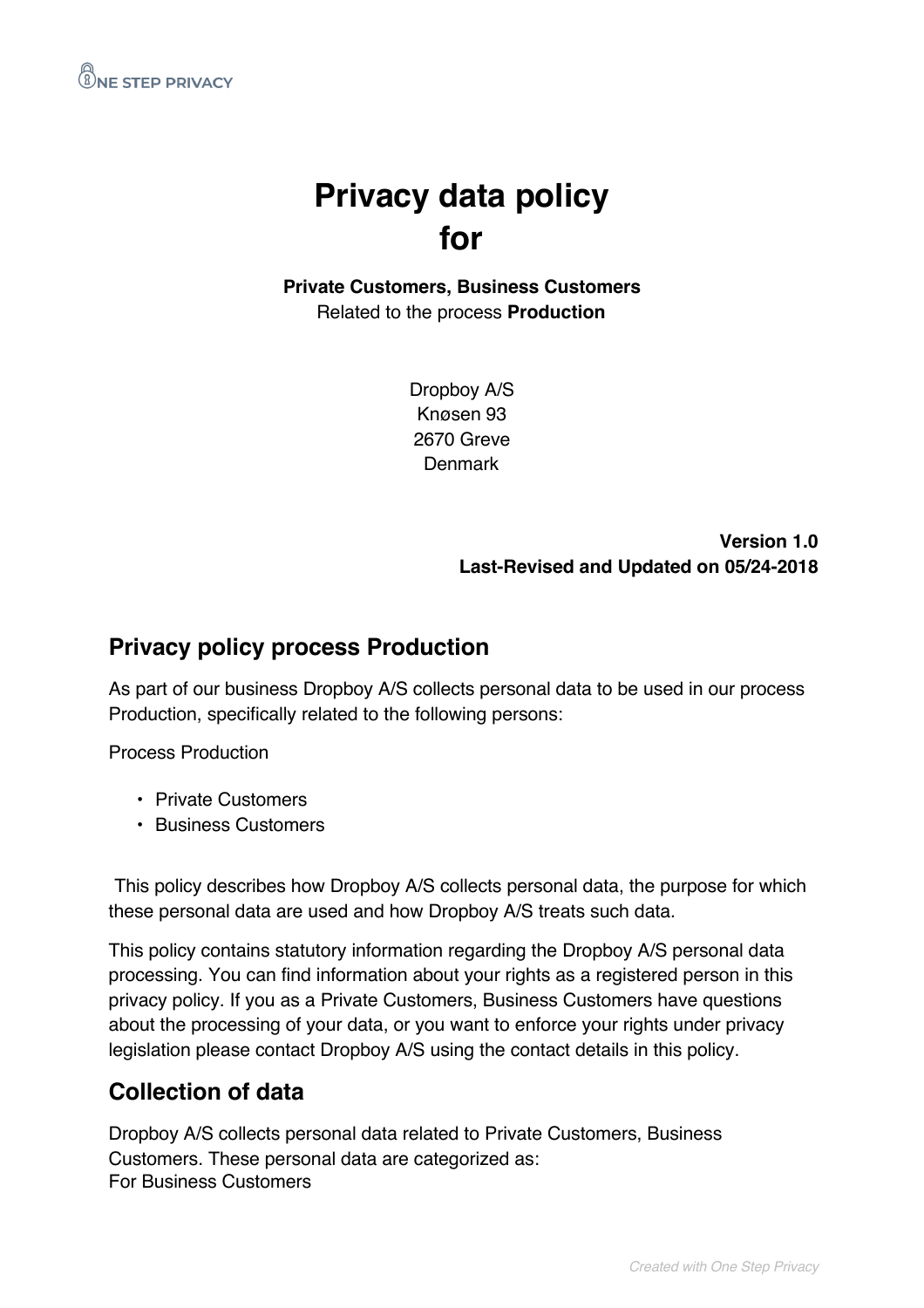

- Online Identifier/Cookies
- License plate
- Profilbilleder

Dropboy A/S collects data directly from the registered person/you via the following methods: API, Cookie, Indtastning

If data is collected with the consent of the registered person/ you such consent can be withdrawn.

If you use consent, please specify how a registered person can contact you to withdraw consent - should be as simple as when you obtained the consent. Alternatively leave this field blank

Once consent is withdrawn any future processing of personal data within the scope of the consent is terminated.

Dropboy A/S also collects data indirectly from business associates and other external sources. Information collected from others regarding the registered person/you are:

For Private Customers

- Email Address
- Contact info (name, address, phone)
- Location Data
- Adresser
- Telefonnummer

For Business Customers

- Email Address
- Contact info (name, address, phone)
- Location Data
- Adresser
- Telefonnummer

Dropboy A/S collects data from the following sources:

#### **Purpose of processing personal data**

Dropboy A/S collects personal data for the following purpose None

If the purpose of the company's processing of personal data change, this will be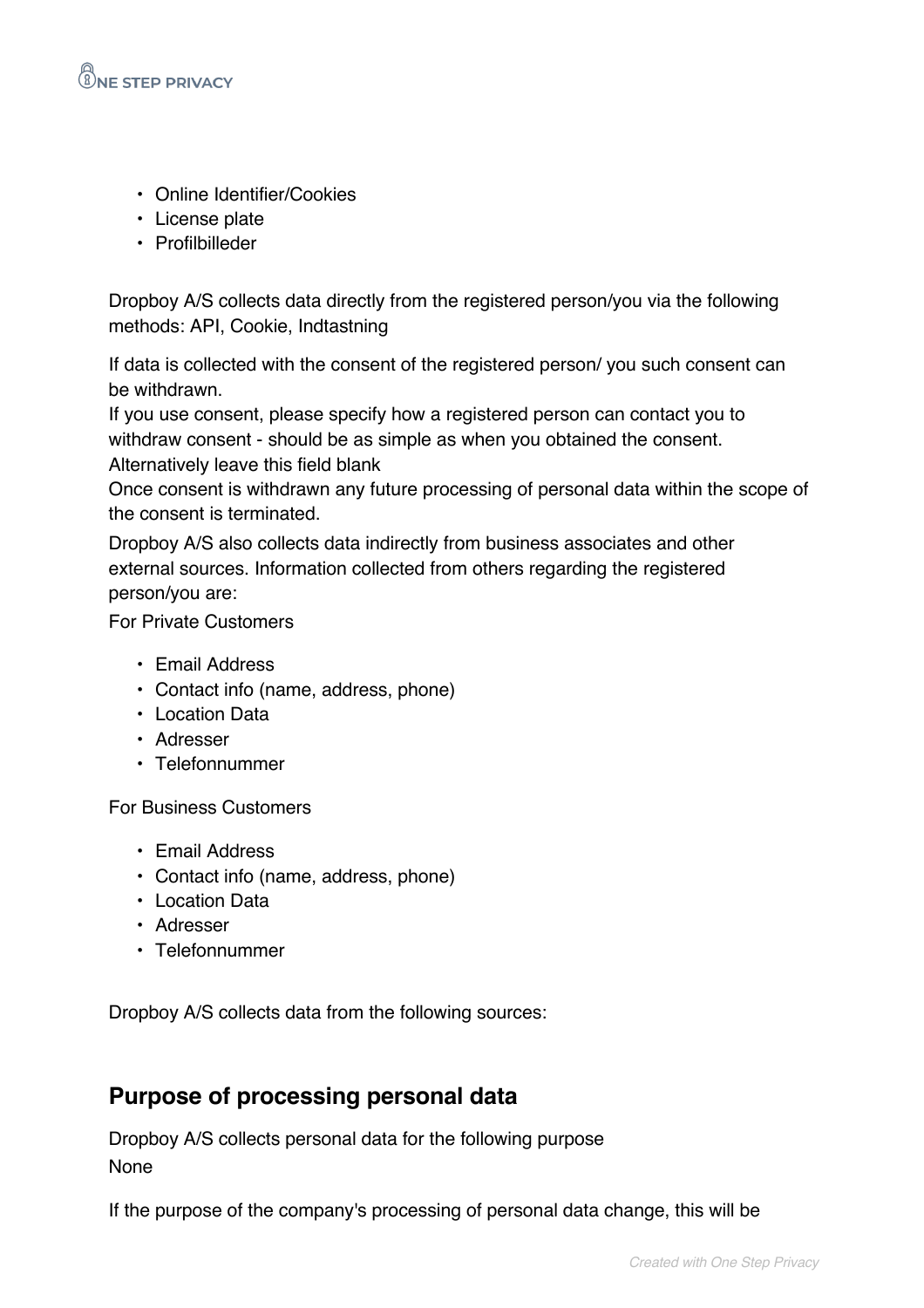communicated to the registered person/you before such changes takes effect. Such communication will in most cases consist of an update of this policy.

## **Deleting personal data**

Dropboy A/S keeps personal data relating to Private Customers, Business Customers. Personal data is deleted at the time when the purpose related to the processing of personal data is completed. This means that the data will be kept in the following periods.

### **Use of data processors**

Dropboy A/S uses suppliers and subcontractors in the processing of personal data. Such "data processors" purely manages data according to the instructions of Dropboy A/S . Dropboy A/S uses the following data processors in relation to fulfill the above-mentioned purposes of processing of personal data.

- Amazon Web Services
- Cloudflare
- SalesForce
- mLab

## **Transfer of personal data**

Dropboy A/S transfers personal data to third parties in certain cases.

In addition to above personal data is only disclosed in cases where Dropboy A/S is required to do so by law, including compliance with the data privacy regulation/directives and country-specific personal data laws.

### **Rights of the data subject**

Under the Privacy Data Protection Act and EU privacy directive the data subjects ("You") have certain rights regarding the personal data collected by Dropboy A/S in relation to your person. These rights are:

*Right to access* - You have, under certain conditions, the right to access the data as Dropboy A/S keeps about your person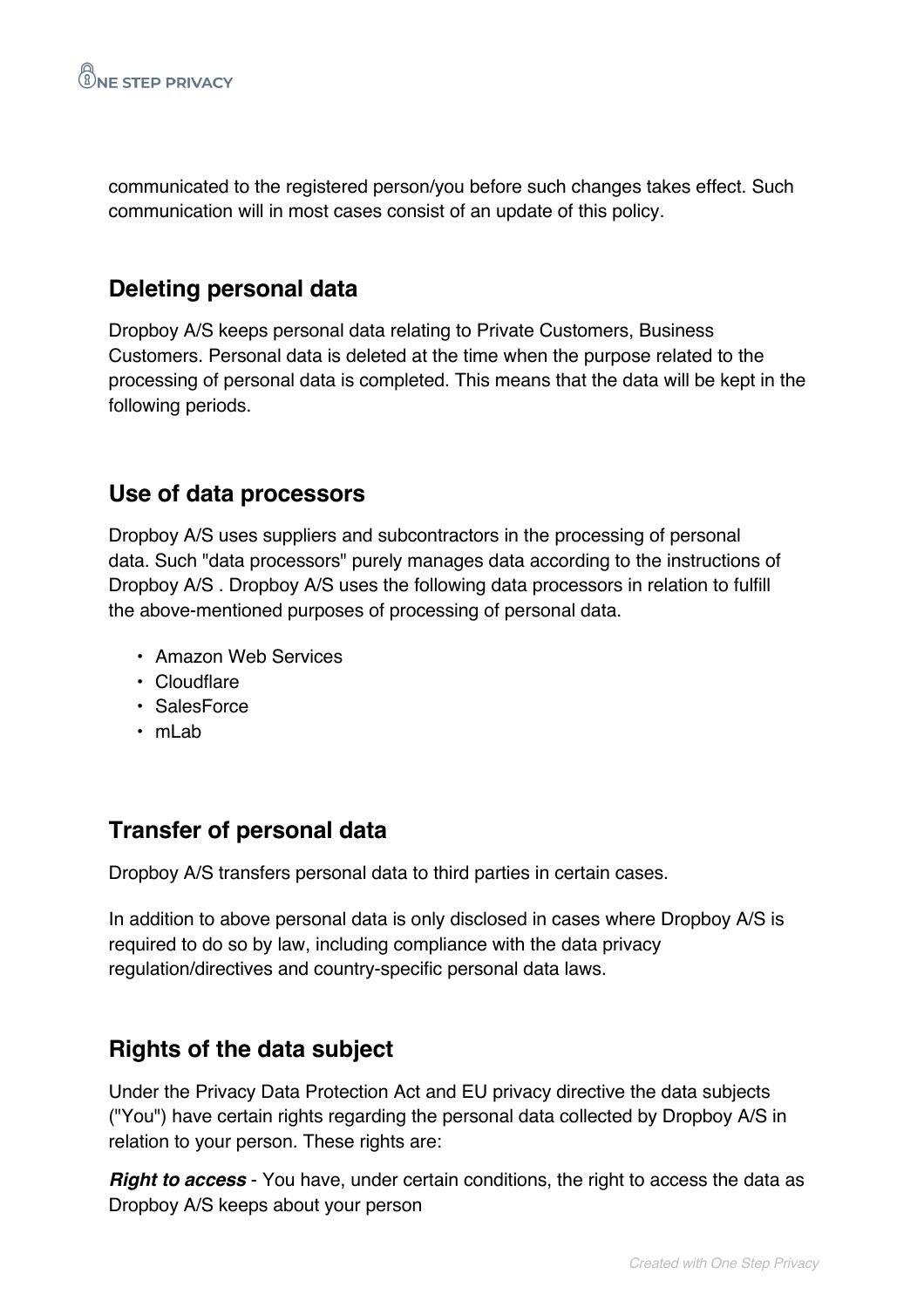*Right to rectification of data* - You have the right to correct errors or omissions in the data Dropboy A/S treats related to your person

*Right to deletion* - You have, under certain conditions, the right to request deletion of data related to your person. Note that this right does not apply to most legal treatments of personal data. If you have consented to the processing of your personal data, you may withdraw your consent to this processing, by which related data are deleted.

*Subject to limited treatment* - In some cases you have the right to suspend the processing of your personal data. This will apply if the accuracy of the data is questioned, if you want a copy of unlawfully processed data and thus do not want these deleted, if you need to prolong the storage of data longer than the Dropboy A/S's purpose allows, or if you dispute the right to process your data and such a dispute is not decided.

*Right to data portability* - You have, in some cases, the right to receive the personal data that Dropboy A/S has collected about your person in a structured, widely used and machine-readable format, for the use of transferring your personal data to another data controller

*Right to insight* - You may, in some cases, object to the processing of your personal data. If you object to the processing of your data, these will no longer be processed unless there are significant legitimate reasons for this or the processing is required for the determination or defense of a legal claim. If your data is processed for direct marketing purposes, you may object to this at any time, resulting in a termination of such processing.

# **Use of your rights**

EU privacy data regulation and/or local law govern your rights related to data privacy. These rights are not absolute rights, but rights that you can exercise depending on how personal data is processed by Dropboy A/S.

Should you wish to exercise any of the above rights, please forward your inquiry via Dropboy A/S's contact person or DPO, using the contact information in this policy.

Dropboy A/S will assess individual inquiries as soon as possible.

If you wish to appeal against the processing of your personal data to an external authority, such complaints must be forwarded to the supervisory authority of your EU home country. In Denmark this will be Datatilsynet.